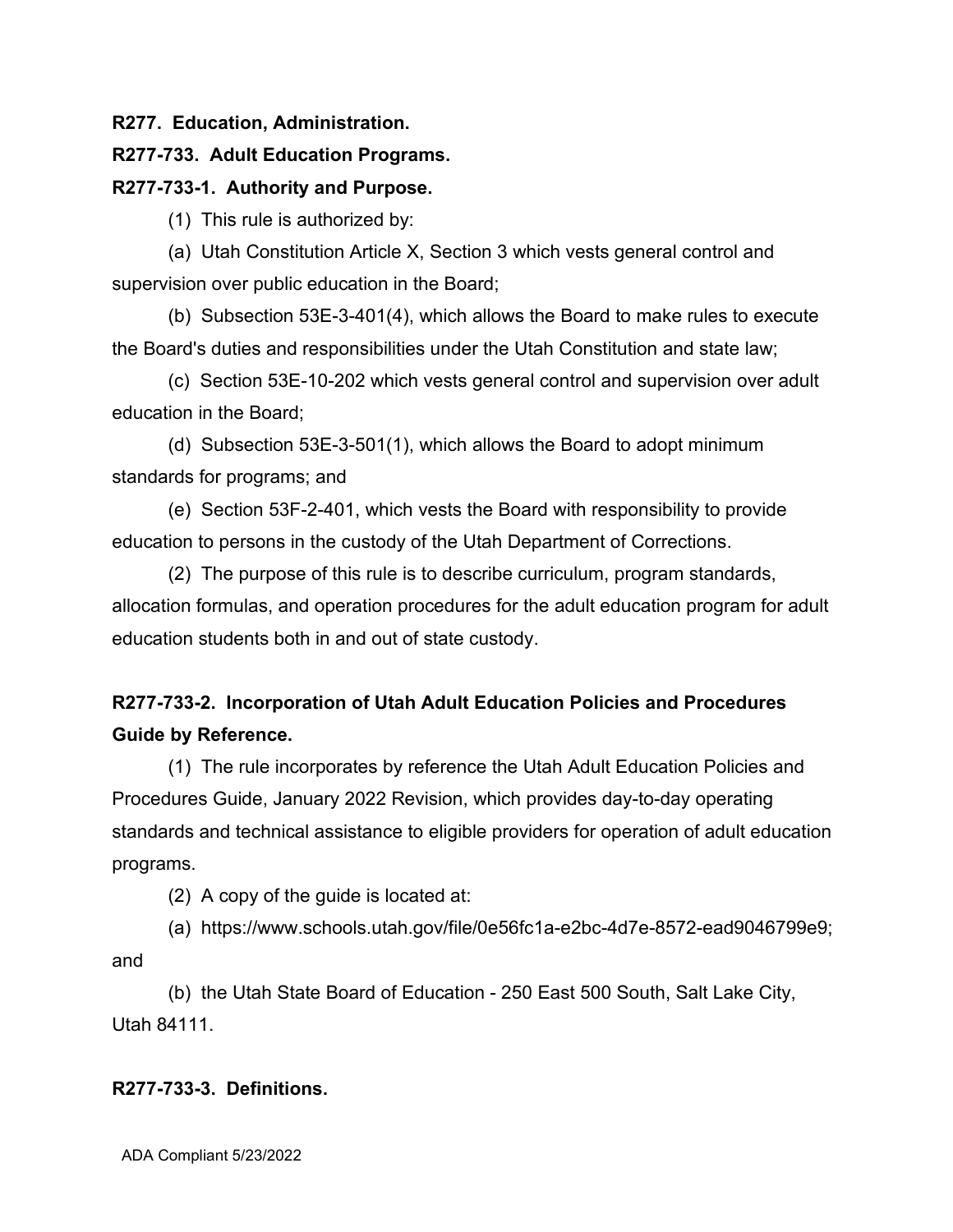(1) "Adult" means an individual 18 years of age or over.

(2) "Adult education" means organized educational programs below the postsecondary level, other than regular full-time K-12 secondary education programs:

(a) provided by an LEA or an eligible provider;

(b) provided for out-of-school youth (16 years of age and older) or adults who have or have not graduated from high school; and

(c) provided to improve literacy levels and to further high school level education.

(3) "Adult Basic Education" or "ABE" means a program of instruction at or below the 8.9 academic grade level, which prepares adults for advanced education and training.

(4) "Adult Education and Family Literacy Act" or "AEFLA" means Title II of the Workforce Innovation Opportunity Act of 2014, which provides the principle source of federal support for:

(a) academic instruction and education services below the post-secondary level to receive a high school diploma or its recognized equivalent; and

(b) transition to post-secondary education, training, and employment.

(5) "Adult Secondary Education" or "ASE" means a program of academic instruction at the 9.0 grade level or above in Board-approved subjects for an eligible adult education student who is seeking an Adult Education Secondary Diploma or its equivalent.

(6) "College and Career Readiness Plan" or "CCRP" means a plan developed by a student in consultation with an adult education program counselor, teacher, and administrator that:

(a) is initiated at the time of entrance into an adult education program;

(b) identifies a student's skills and objectives;

(c) identifies a career pathway strategy to guide a student's course selection; and

(d) links a student to post-secondary education, training, or employment using a program-defined adult education transition process.

(7) "Custody," for purposes of this rule, means the status of being legally in the control of another adult person or public agency.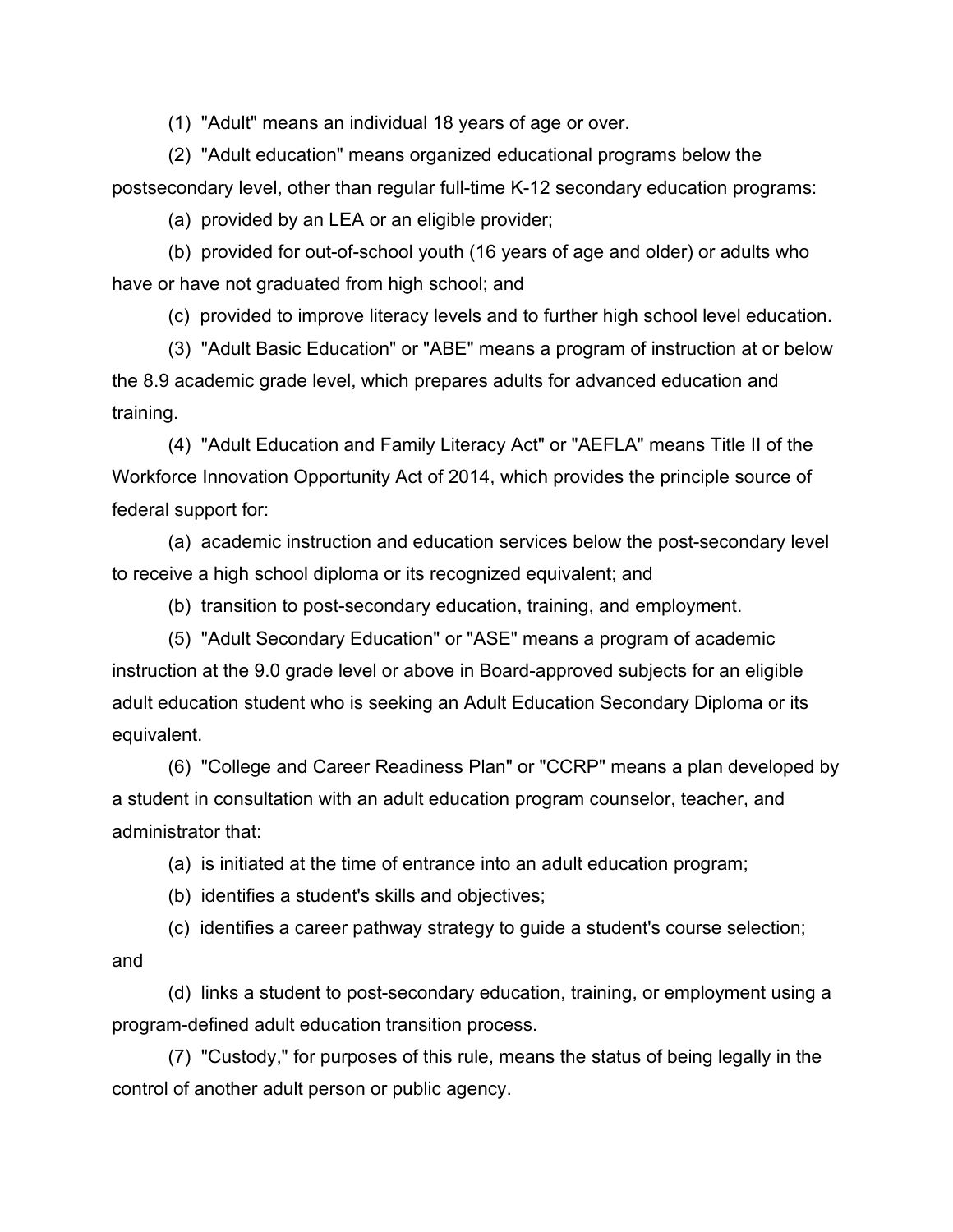(8)(a) "Eligible adult education student" means an individual who provides documentation that the individual:

# (i) is a primary and permanent resident of Utah;

(ii) is one of the following:

- (A) 17 years of age or older, and whose high school class has graduated;
- (B) under 18 years of age and is married;
- (C) has been emancipated or adjudicated as an adult; or

(D) an out-of-school youth 16 years of age or older who has not graduated from high school; and

- (iii) meets any of the following:
- (A) is basic skills deficient;

(B) does not have a secondary school diploma, its recognized equivalent, or an equivalent level of education; or

(C) is an ELL; or

(b) A non-resident eligible adult education student in accordance with an individual agreement between an eligible provider and another state.

(9) "Eligible Provider" may include:

(a) an LEA;

- (b) a community-based or faith-based organization;
- (c) a voluntary literacy organization;
- (d) an institution of higher education;
- (e) a public or private non-profit agency;
- (f) a library;

or

(g) a public housing authority;

(h) a non-profit institution not described in Subsections (a) through (g) that can provide adult education and literacy activities to eligible adult education students;

(i) a consortium or coalition of providers identified in Subsections (a) through (h);

(j) a partnership between an employer and a provider identified in Subsections (a) through (i).

(10) "English Language Learner" or "ELL" means an individual: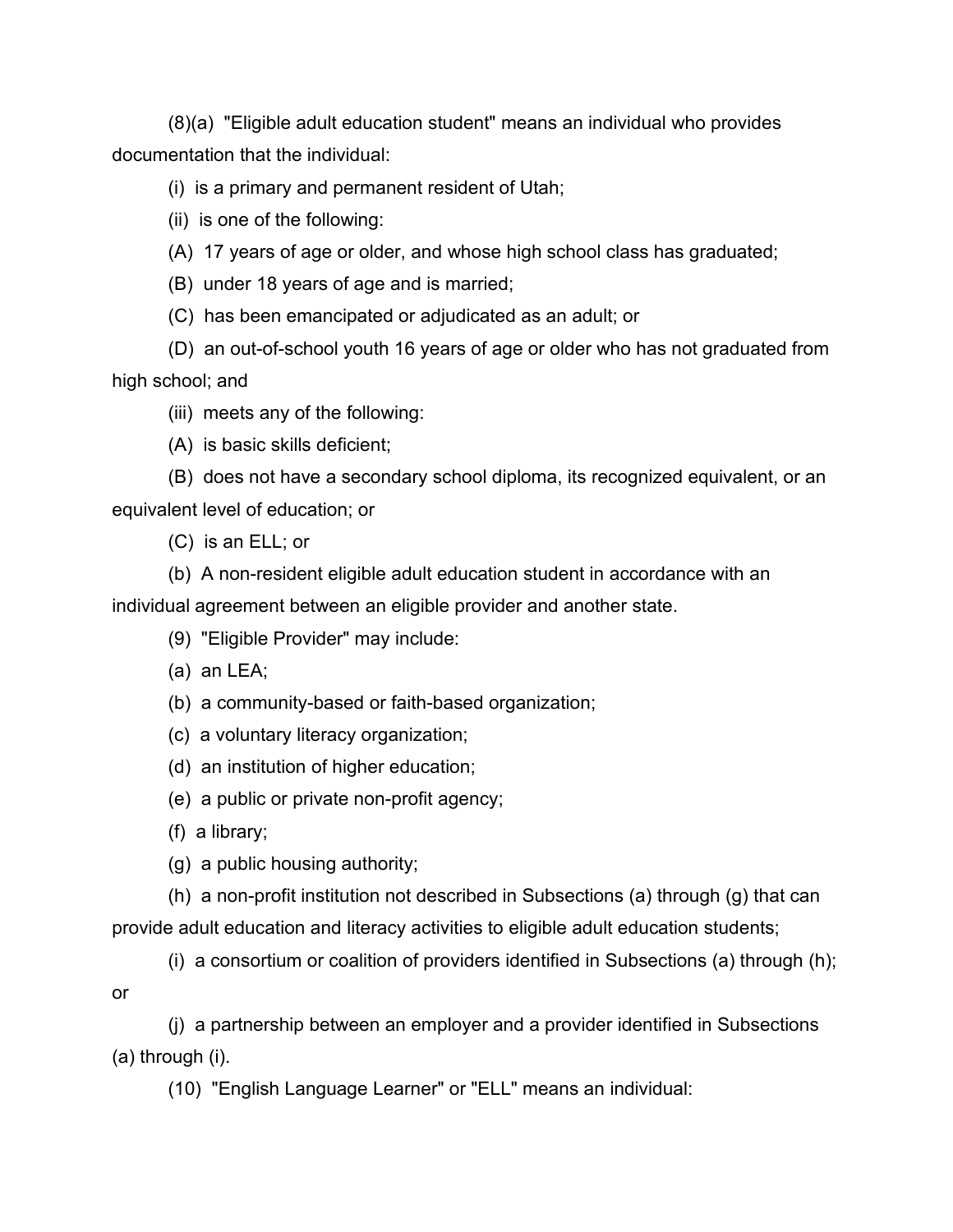(a) who has limited ability in reading, writing, speaking, or comprehending the English language and whose native language is a language other than English; or

(b) who lives in a family or community where a language other than English is the dominant language.

(11) "FERPA" means the Family Educational Rights and Privacy Act, 20 USC 1232g, and its implementing regulations.

(12) "Inmate" means an offender who is incarcerated in state or county correctional facilities located throughout the state.

(13) "High School Equivalency Exam" or "HSE" means a Board approved examination whose modules are aligned with current high school core standards and adult education College and Career Readiness standards.

(14) "Out-of-school youth" means a student 16 years of age or older who has not graduated from high school and is no longer enrolled in a K-12 program of instruction.

(15) "Utah High School Completion Diploma" means a diploma issued by the Board and distributed by a Board approved contractor to an individual who has passed all subject modules of an HSE exam at an HSE testing center.

(16) "Utah Online Performance Indicators for Adult Education" or "UTopia" means a statewide database for tracking adult education student progress and outcomes.

(17) "Weighted pupil unit" or "WPU" means the basic per pupil unit used to calculate the amount of state funds for which a school district is eligible.

#### **R277-733-4. Federal Adult Education Funds.**

The Superintendent shall follow the standards and procedures contained in AEFLA and the WIOA state plan adopted by the Board pursuant to AEFLA to administer federal funding of adult education programs.

#### **R277-733-5. Compliance with State and Federal Laws.**

Adult education programs shall comply with state and federal law and administrative regulations and follow the procedures contained in the Utah Adult Education Policies and Procedures Guide described in Section R277-733-2.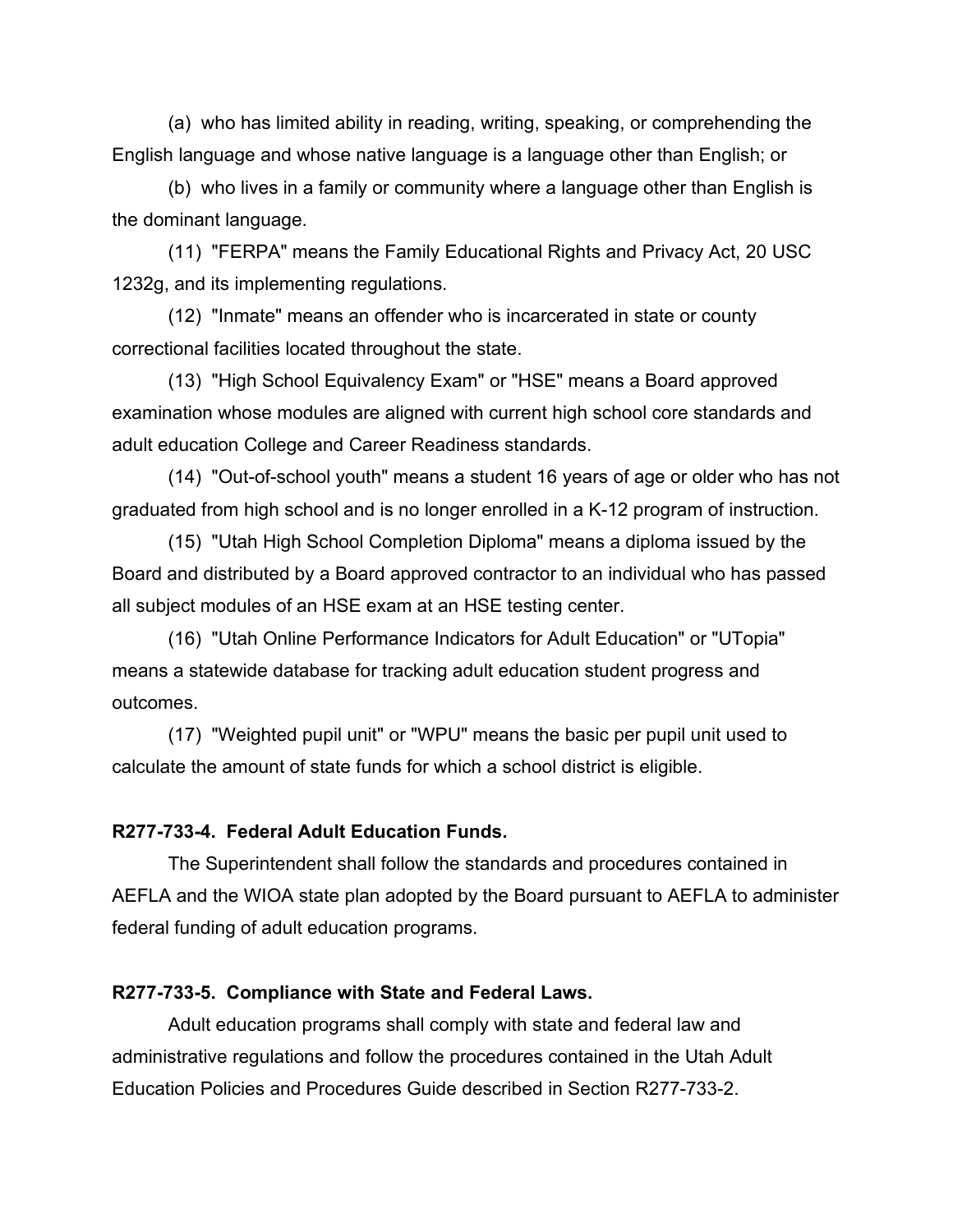#### **R277-733-6. State Fund Distribution, Carryover, and Recapture.**

(1) The Superintendent shall allocate state funds for adult education in accordance with Section 53F-2-401.

(2) An LEA may carryover ten percent of the state adult education funds allocated to the LEA's adult education programs with written approval from the Superintendent.

(3) An LEA shall submit a request to carryover funds for approval.

(4) The Superintendent shall consider excess funds in determining an LEA's allocation for the next fiscal year.

(5) The Superintendent shall recapture an LEA's fund balances in excess of ten percent annually.

(6) The Superintendent shall allocate recaptured funds to an LEA's adult education program through the supplemental award process described in Section R277- 733-10.

## **R277-733-7. Adult Education Pupil Accounting.**

(1) An LEA administered adult education program shall receive WPU funding for a student consistent with the criteria and rate outlined in the Utah Adult Education Policies and Procedures Guide described in Section R277-733-2.

## **R277-733-8. Program, Curriculum, Outcomes and Student Mastery.**

(1) The Utah Adult Education Program shall offer courses consistent with the Elementary and Secondary General Core under R277-700.

(2) An LEA shall ensure adult secondary education includes the following prerequisite courses:

(a) ELL competency AEFLA levels one through six; or

(b) ABE competency AEFLA levels one through four.

(3) An LEA shall establish policies allowing or disallowing adult education student participation in graduation activities or ceremonies.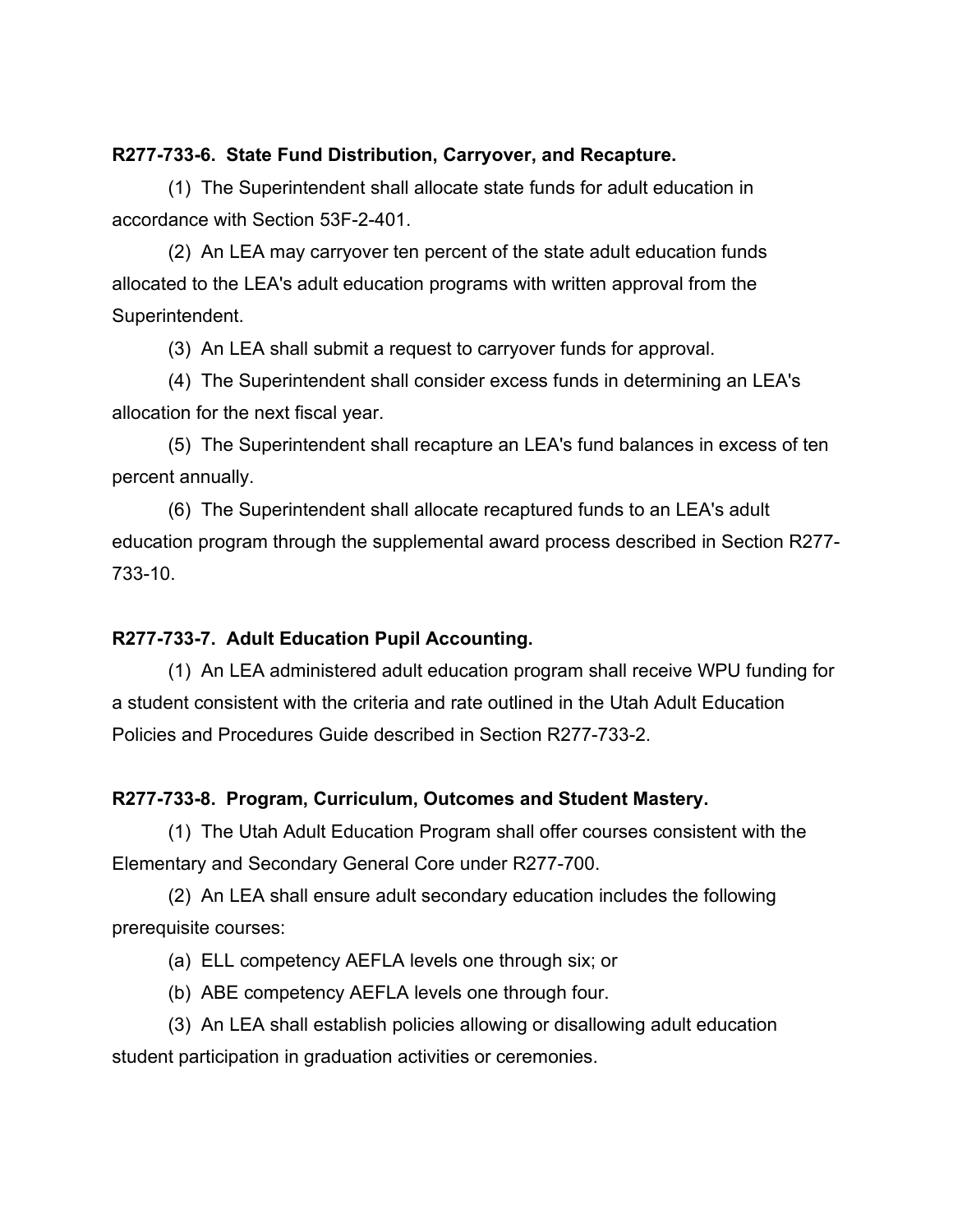(4) An LEA may establish reasonable timelines and may require adequate and timely documentation of authenticity for credits and grades submitted from other eligible providers.

(5) An LEA adult education program is the final decision-making authority for the awarding of credit and grades from non-accredited sources.

(6) An eligible provider shall offer an adult education student seeking a Utah High School Completion Diploma a course of academic instruction designed to prepare the student to take an HSE exam.

(7) Following completion of requirements for a Utah Adult Education Secondary Diploma or a Utah High School Completion Diploma, an eligible provider shall only allow a student to continue in an adult education program if:

(a) the student's academic skills are less than 9.0 grade level in an academic area of reading, math or English; and

(b) the student lacks sufficient mastery of basic educational skills to enable the student to function effectively in society.

#### **R277-733-9. Adult Education Programs--Tuition and Fees.**

(1) An eligible provider may charge a tuition or fee consistent with Section 53E-10-205 and the Utah Adult Education Policies and Procedures Guide described in Section R277-733-2.

(2) An eligible provider shall report annually to the Superintendent the amount of tuition and fees collected.

(3) An eligible provider may not:

(a) comingle or report fees and tuition collected from adult education students with community education funds or any other public education fund;

(b) count collected fees and tuition toward meeting federal matching, cost sharing, or maintenance of effort requirements related to the adult education program's award; and

(c) calculate carryover balance amounts using funds collected from fees and tuition.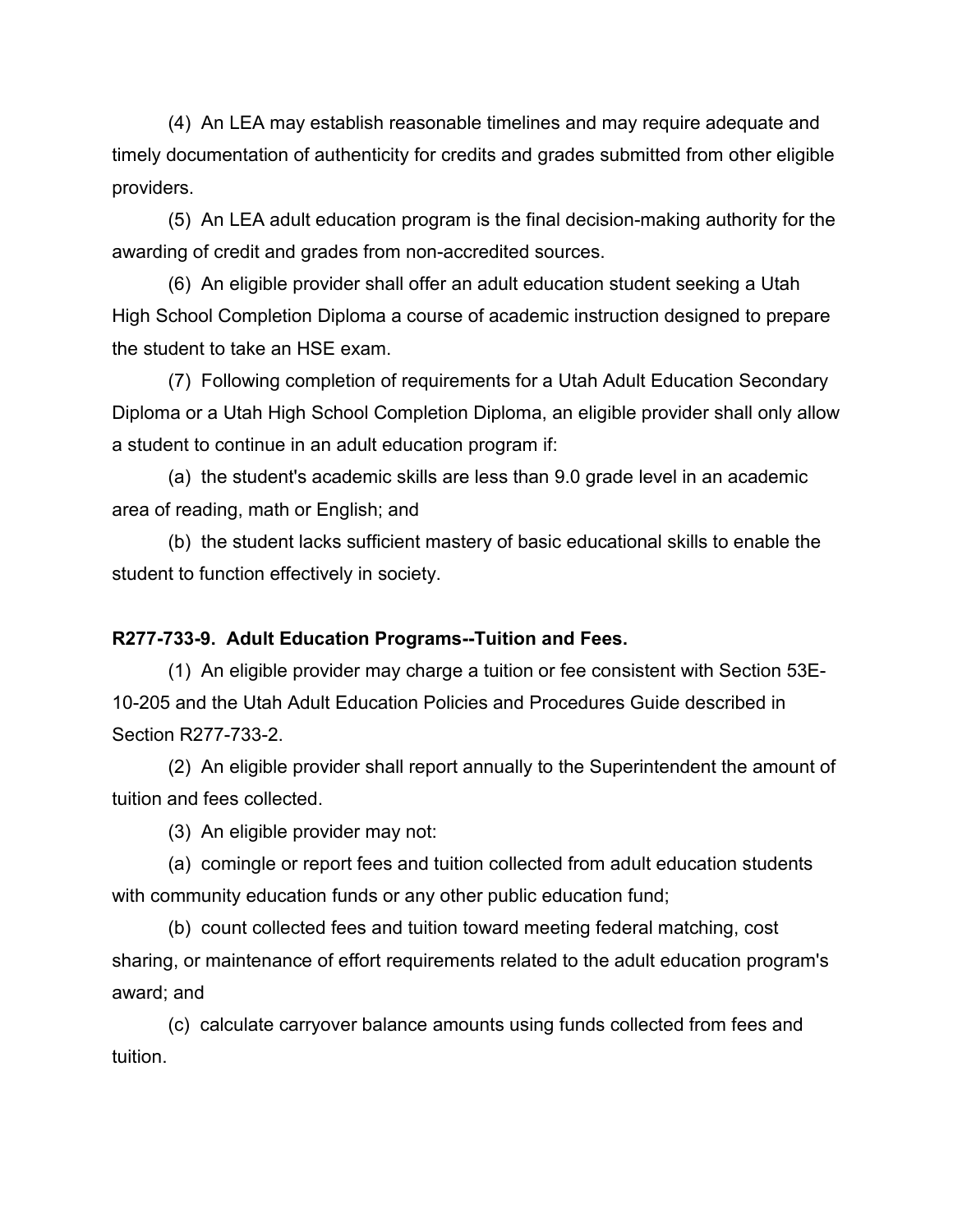(4) An eligible provider receiving state or federal adult education funds shall provide annual written assurances to the Superintendent that all fees and tuition collected are:

(i) returned or delegated, except for indirect costs, to the local adult education program;

(ii) used solely and specifically for adult education programming; and

(iii) not withheld and maintained in a general maintenance and operation fund.

#### **R277-733-10. Providing Corrections Education.**

(1) The Board may contract to provide educational services inmates with:

(a) local school boards;

(b) state post-secondary educational institutions;

(c) other state agencies; or

(d) private providers recommended by a local school board.

(2) A contract made in accordance with Subsection (1) shall be in writing and shall provide for:

(a) services to students in an appropriate environment for student behavior and educational performance;

(b) compliance with relevant Board standards;

(c) program monitoring by the Superintendent in accordance with R277-733: and

(d) coordination of services with non-custodial programs to enable an inmate in custody to continue the inmate's public-school education with minimal disruption following discharge.

(3) A school district may sub-contract with local educational service providers for the provision of educational services to students in custody.

(4) Custodial status does not qualify an individual for services under the IDEA.

(5) When a student inmate is transferred to a new program, the sending program shall update and finalize all school records in UTopia releasing the student's records as soon as possible after receiving notice of the transfer.

(6) An educational service provider shall only disclose educational records of a student inmate, before or after release from custody, consistent with FERPA.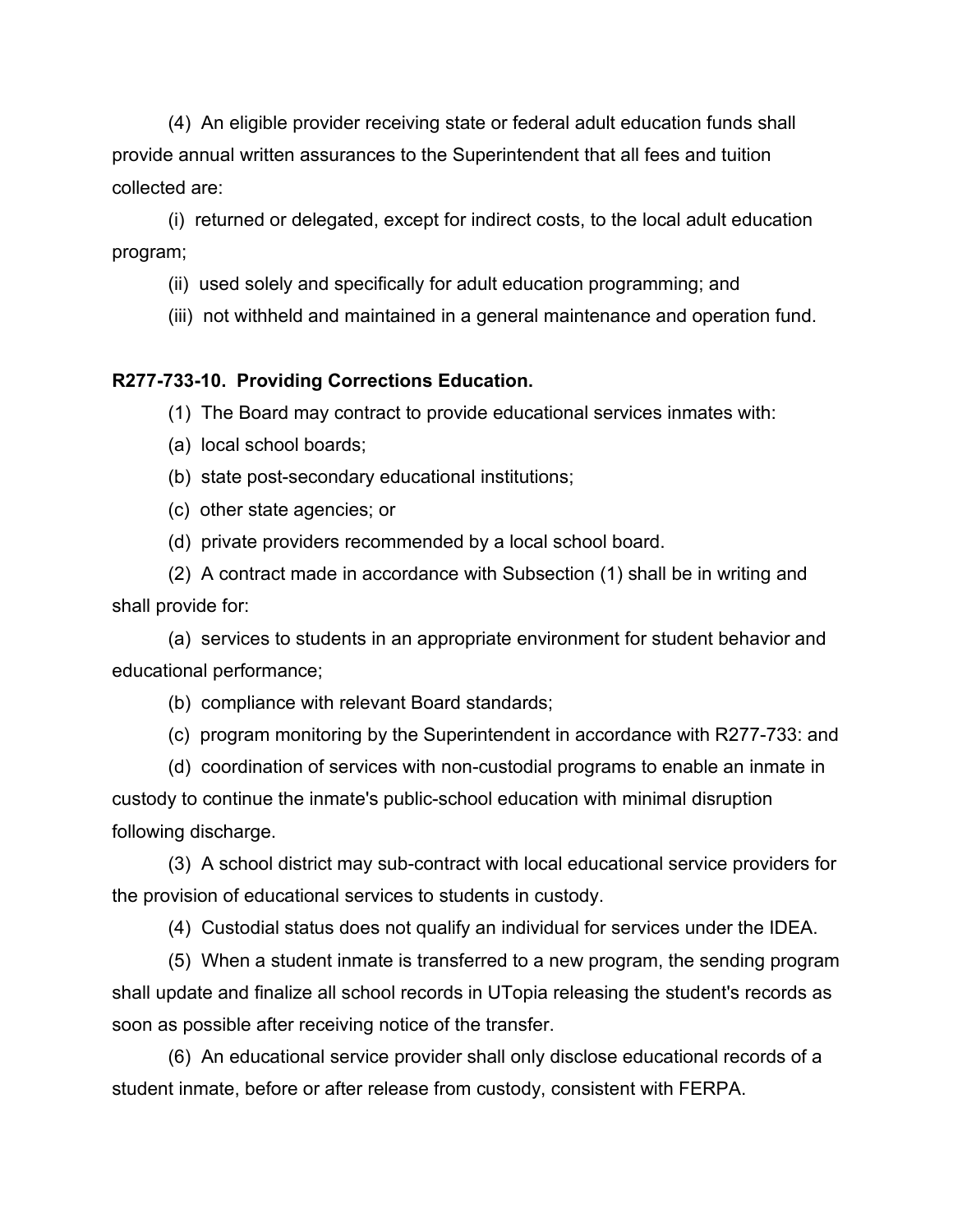(7) A transcript or diploma prepared for an inmate in custody shall:

(a) include the name of the contracted educational agency which also provides service to non-custodial offenders; and

(b) not reference the inmate's custodial status.

(8) A corrections education provider shall keep an inmate's education records which refer to custodial status, inmate court records, and related matters separate from permanent school records.

# **R277-733-11. Supplemental Awards.**

An LEA may receive a supplemental award if the LEA:

(1) has an adult education program with no carryover funds;

(2) demonstrates that the award funds will only be used for special program needs or professional development; and

(3) provides in writing the level of need for the award.

# **R277-733-12. State Workforce Development Board.**

(1) The Superintendent shall represent adult education programs on the State Workforce Development Board as a voting member, in accordance with WIOA.

(2) The Superintendent may assign Board staff to State Workforce Development Board WIOA committees for the purpose of implementation of the State's WIOA Unified Plan.

# **R277-733-13. Oversight, Monitoring, Evaluation, and Reports.**

(1) The Board may designate up to two percent of the total legislative appropriation for oversight, monitoring, and evaluation of adult education programs.

(2) The Superintendent may recommend that the Board withhold state or federal funds in accordance with R277-114 for noncompliance with:

- (a) Board rule;
- (b) adult education state policy and procedures;
- (c) associated reporting timelines; and
- (d) program monitoring outcomes, as defined by the Board, including: